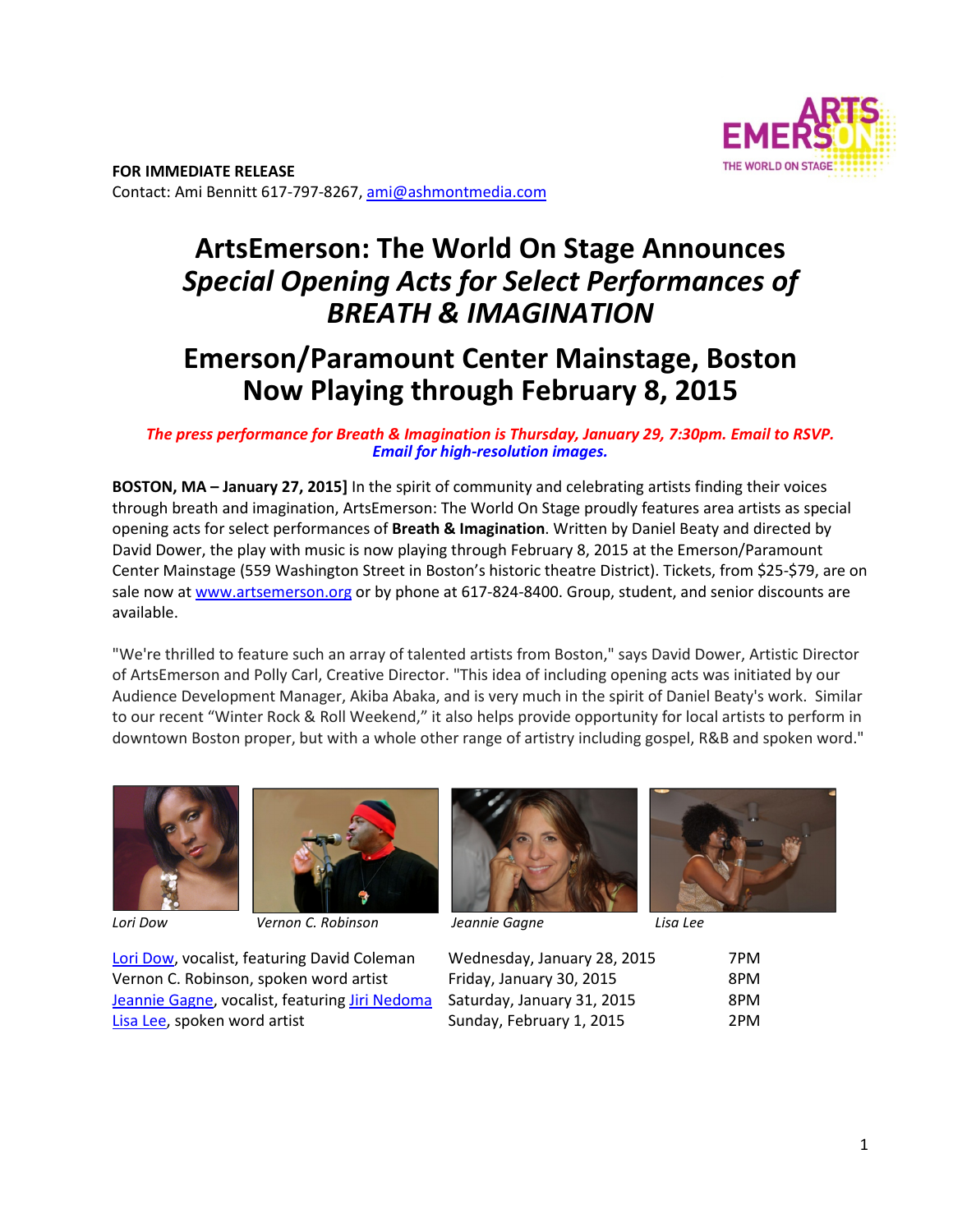

*New England Gospel Ensemble April Stanford Regie Gibson Neiel Israel Arthur Collins* 

New England Gospel Ensemble Wednesday, February 4, 2015 7:30PM April Stanford, vocalist Thursday, February 5, 2015 7:30PM Regie Gibson, spoken word artist Friday, February 6, 2015 8PM Neiel Israel, spoken word artist Saturday, February 7, 2015 8PM Arthur Collins, spoken word artist Sunday, February 8, 2015 2PM

## **About Breath & Imagination**

Before there was Marian Anderson and Paul Robeson, there was Roland Hayes – the first world-renowned African‐American classical vocalist. Born the son of a slave in Georgia, Roland discovered his voice as a young boy singing spirituals in church. **Breath & Imagination** is a musical play that renders the life of his amazing journey from the plantation in Georgia to singing before kings and queens in Europe and becoming the first African‐American soloist to perform with the Boston Symphony Orchestra. Employing spirituals and classical music, **Breath & Imagination** is an inspirational exploration of one man's determination to be an artist despite seemingly insurmountable odds. Created by celebrated artist Daniel Beaty (**Emergency**) and starring award‐winning actor Elijah Rock— reprising his role as Roland Hayes for which he received the NAACP Theatre Award for Best Performer in 2014.

## **About Elijah Rock**

Born and raised in Cleveland, Ohio, Elijah Rock is an award‐winning actor, singer, writer, producer and entrepreneur. He is the 2014 NAACP Theatre Award recipient for Best Male Equity performer in **Breath & Imagination** staged in Burbank, CA. Latest credits include Rock as a recurring guest star in the second season of *Masters of Sex* (Showtime). Rock's short film *Lunch with Jeremiah* is currently making the film festival rounds and he is co‐producing and starring in the biopic film *Lincoln Perry* to be directed by the award‐ winning writer/director, Antwone Fisher. As a recording artist, he released *Elijah Rock Preacher of Love. Vol 1.*, *That First Time,* and *Elijah Rock LIVE in Hollywood*. Also a professional tap dancer, Rock resides both in California and New York.

## **About Playwright Daniel Beaty**

Daniel Beaty is an award‐winning actor, singer, writer, and motivational speaker. His critically acclaimed plays *Through the Night,* **Emergency***, Mr. Joy,* and *The Tallest Tree in the Forest - Paul Robeson*, have been performed at venues ranging from Lincoln Center to the White House, and garnered numerous awards including an Obie Award for writing and performance and two NAACP Theater Awards. Beaty has worked throughout the U.S., Europe, and Africa speaking and performing on programs with luminaries such as Deepak Chopra, Hill Harper, Jill Scott, Donnie McClurkin, and Ruby Dee. In fall 2013, Beaty launched a nationwide initiative using the tools of storytelling to help individuals and communities heal trauma funded by W.K. Kellogg and Ford Foundations among others. He holds a BA with Honors in English and Music from Yale University and an MFA in Acting from the American Conservatory Theatre. His poem *Knock Knock* became an internet sensation receiving millions of views and has been transformed into a children's book, also titled *Knock Knock*, published by Little Brown Books. Penguin‐Random House published his empowerment book *Transforming Pain to Power* in March 2014.